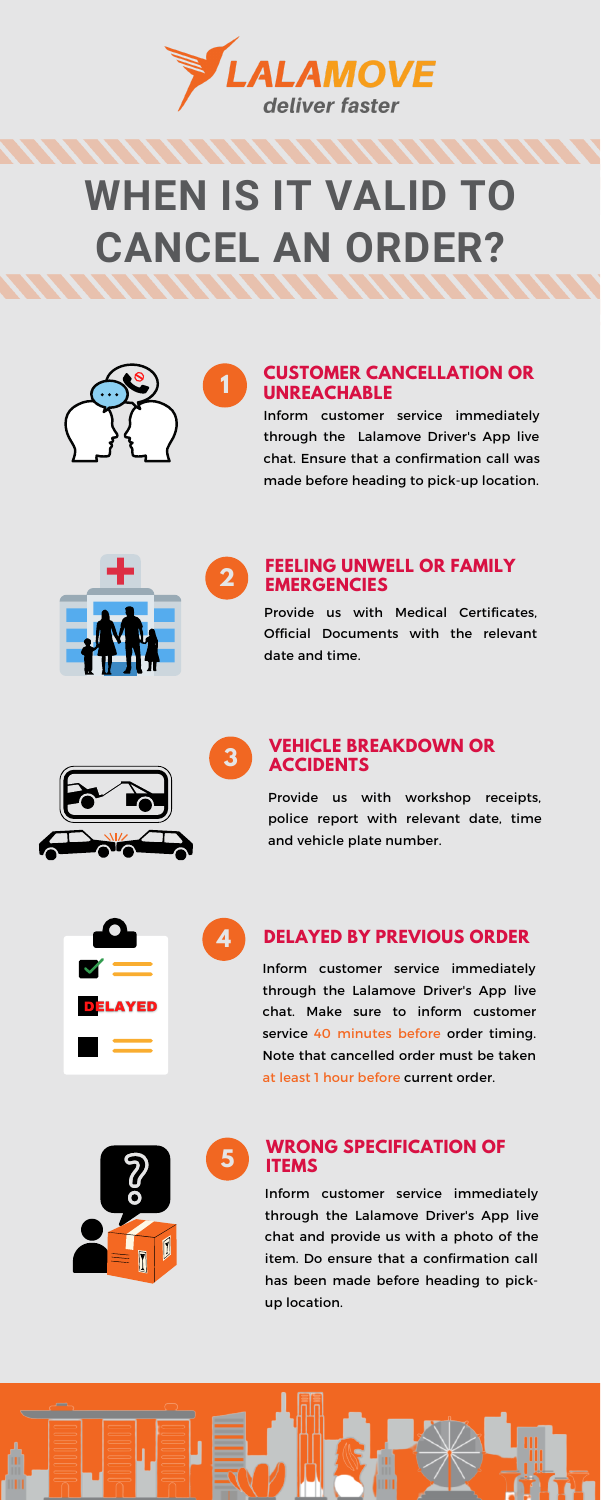**1**

**2**

**4**



## **WHEN IS IT INVALID TO CANCEL AN ORDER?**





Accepting multiple orders even though both have similar pick-up timing, but have locations that are far apart.

Accepting of extra orders resulting in driver being unable to complete delivery on time.





Cancellation without informing customer service or without the submission of the required relevant documents.

#### **3 TOO MANY ORDERS ON HAND**



Drivers are advised to ensure that will be able to meet the pick-up time and locations.

**SES** 

**Feeling unwell Family Emergency Hospital Appointments Vehicle Breakdowns**

Appointments such as work, last minute dinner plans, etc.



#### **TAKEN BY MISTAKE**

#### **PERSONAL REASONS**

### **CLASH OF TIMING**

#### **OTHER APPOINTMENTS**